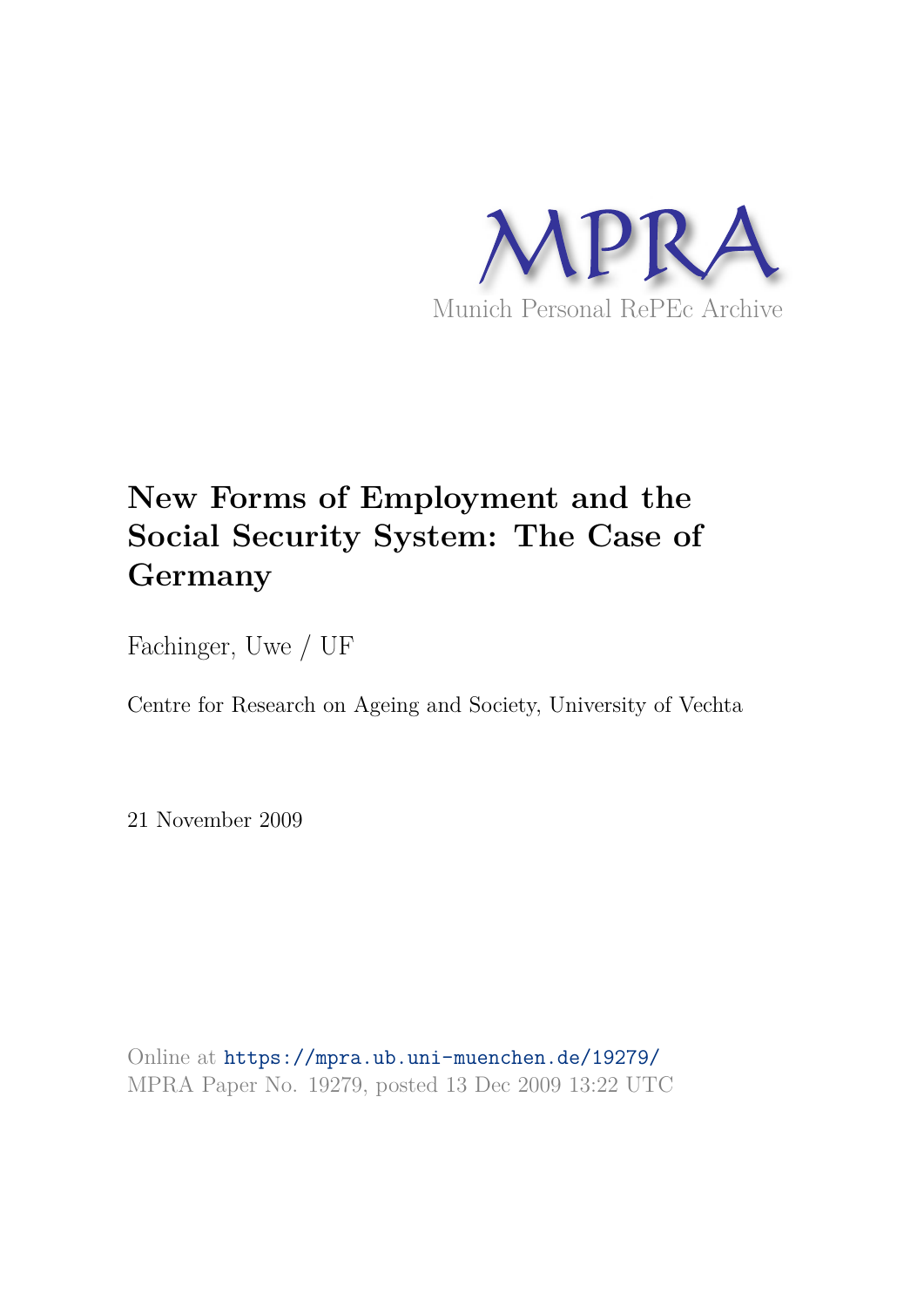Zentrum **Altern und Gesellschaft** Interdisziplinäres Forschungszentrum



**Working Paper 2 November 2009** 

# **Economics and Demography**

Uwe Fachinger

**New Forms of Employment and the Social Security System: The Case of Germany**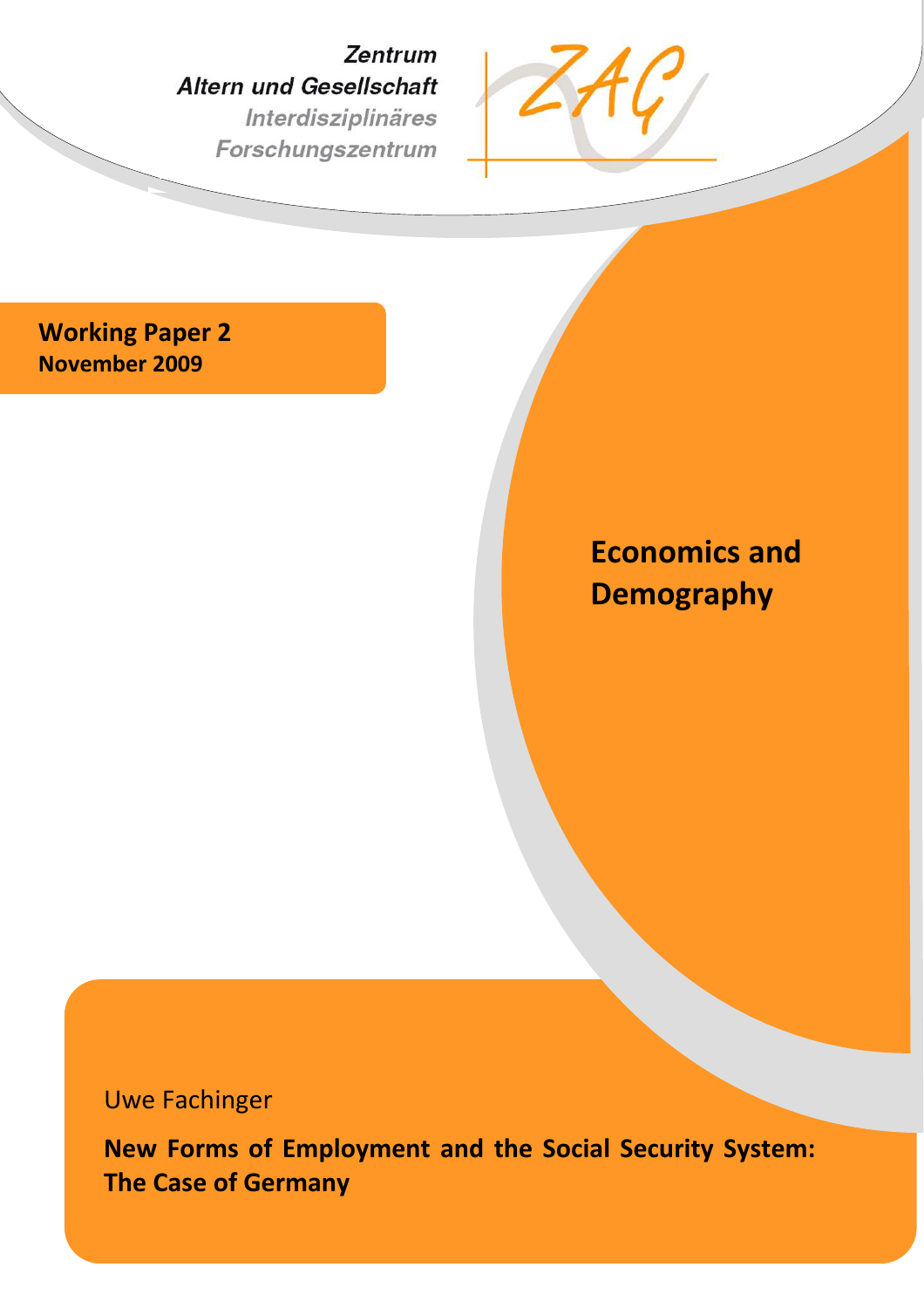#### **IMPRESSUM**

Working Paper Nr. 2 Zentrum Altern und Gesellschaft, Vechta Centre for Research on Ageing and Society, Vechta November 2009

Die »Beiträge des Zentrums Altern und Gesellschaft« werden herausgegeben von Prof. Dr. Gertrud M. Backes

Kontakt: Hochschule Vechta – Universität Zentrum Altern und Gesellschaft Driverstr. 22 D-49377 Vechta Tel.: +49(0)4441/15-233 Fax: +49(0)4441/15-614

Email: info@zag.uni-vechta.de Web: http://www.zag.uni-vechta.de

ISSN 1869-0009

**© bei Autorin/Autor 2009 – Alle Rechte vorbehalten.**

Univ.-Prof. Dr. Uwe Fachinger, Head of the Department Economics and Demography, Institute for Gerontology and Centre for Research on Ageing and Society, University of Vechta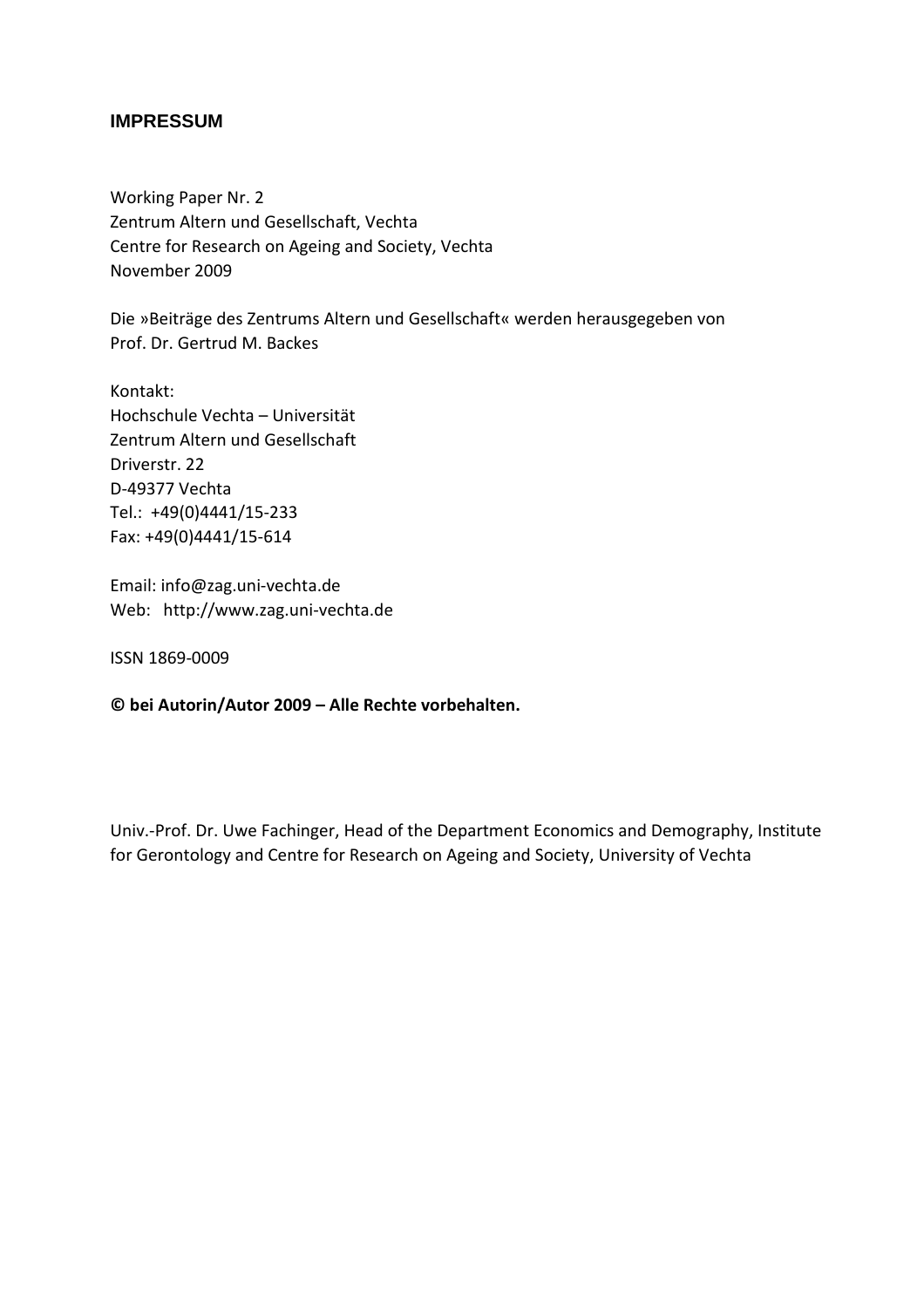#### **ZUSAMMENFASSUNG**

Ziel des Beitrags ist die Analyse der sich ändernden Arbeitsmarktstruktur auf das soziale Sicherungssystem. Es wird aufgezeigt, dass die Restrukturierung des Arbeitsmarktes eine große Herausforderung für die Sozialpolitik darstellt und erheblich stärkere Wirkungen auf das soziale Sicherungssystem haben wird als die demographischen Veränderungen.

Zahlreiche neue Erwerbstätigkeitsformen sind durch den Prozeß der Tertiarisierung entstanden. Darüber hinaus wurde diese Entwicklung politisch unterstützt und finanziell gefördert. Allerdings bedingen diese neuen Formen der Erwerbstätigkeit spezifische Risiken. Aus individueller Sicht entsteht das Problem einer nicht ausreichenden Absicherung gegenüber den finanziellen Folgen des Eintritts von sozialen Risiken (z. B. Arbeitslosigkeit, Invalidität, Krankheit oder der Möglichkeit für eine adäquate Alterssicherung) innerhalb des sozialen Sicherungssystems. Aus institutioneller Sicht wird die finanzielle Basis des Systems der sozialen Sicherung geschwächt, da sich mit der sukzessiven Reduzierung der Anzahl der Pflichtversicherten zwangsläufig auch die Einnahmen der Institutionen verringern.

Als ein vorläufiges Ergebnis der Analyse kann festgehalten werden, dass – falls sich die Entwicklung weiter fortsetzt – nicht die erwarteten Auswirkungen des demographischen Wandels das gravierende Problem darstellen. Vielmehr ist die zunehmende Anzahl an Personen problematisch, die über eine nur geringe Absicherung gegenüber den materiellen Folgen des Eintritts sozialer Risiken verfügen und damit auf die armutsvermeidenden Leistungen des sozialen Systems angewiesen sein werden.

## **ABSTRACT**

The aim of the study is to analyse the consequences of the changing structure of the labour market for the social security system. It will be shown that in the future the restructuring of the labour force will yield a main challenge for social policy and will have much bigger consequences for the social security system than the demographic changes.

Numerous new forms of employment were caused by the economic process of tertiarization. Furthermore, these kinds of employment were politically demanded and financially supported. However, those forms of employment have their shortcomings. From an individualistic point of view there is a shortage in the protection against the financial consequences of social risks (e.g. unemployment, invalidity, illness, or the possibility to save for an adequate pension) within the social security system. From an institutionalistic point of view the financial basis of the social security systems becomes weaker and weaker as the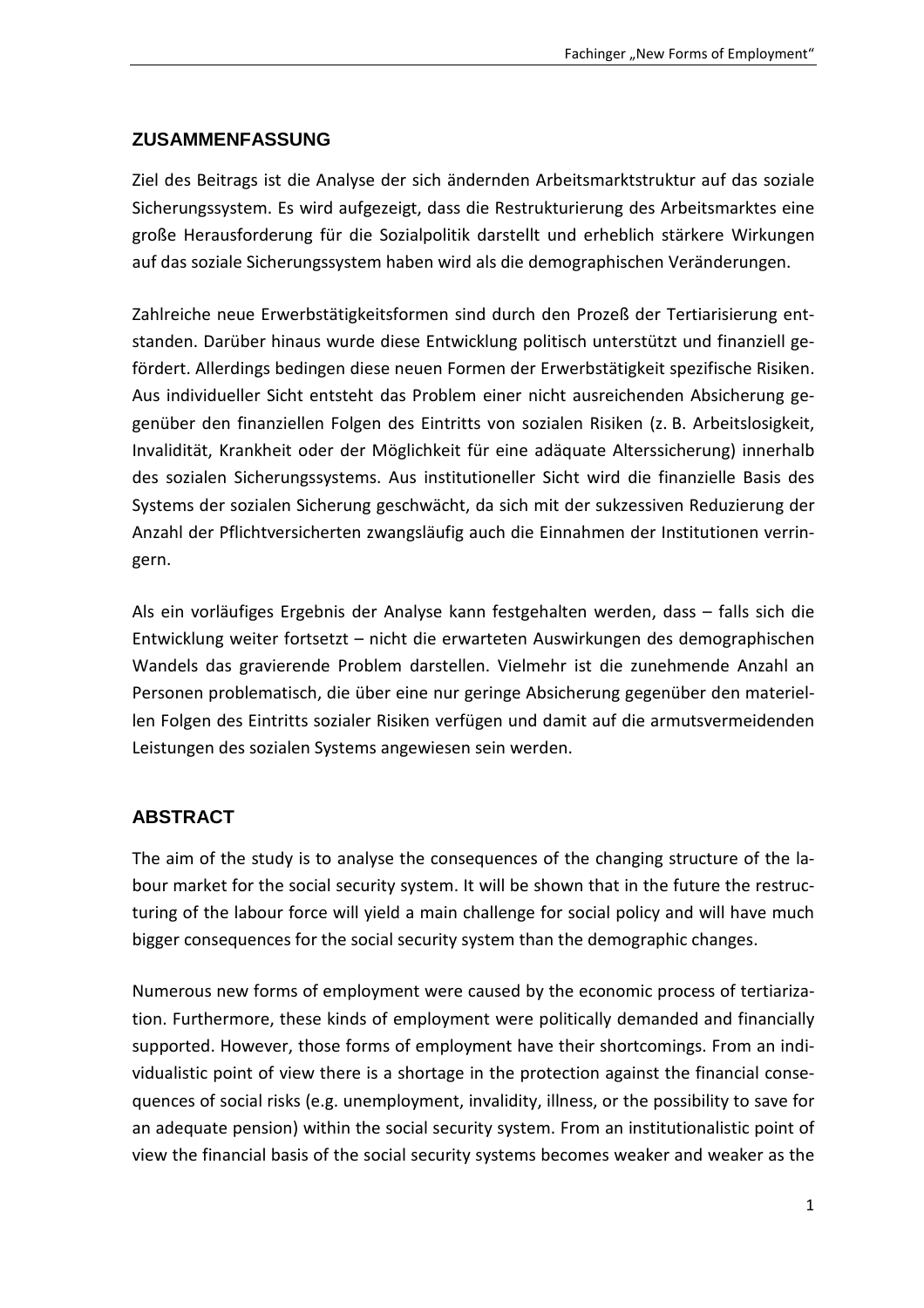reduction of the number of employees with a compulsory membership within the social security systems will inevitable reduce the contribution revenue of the institutions.

As a preliminary conclusion it may be said that if the development continues we will not be confronted with the expected costs of the demographic changes but with a growing number of people with no or a low coverage against social risks. These people will depend on a basic system of poverty prevention.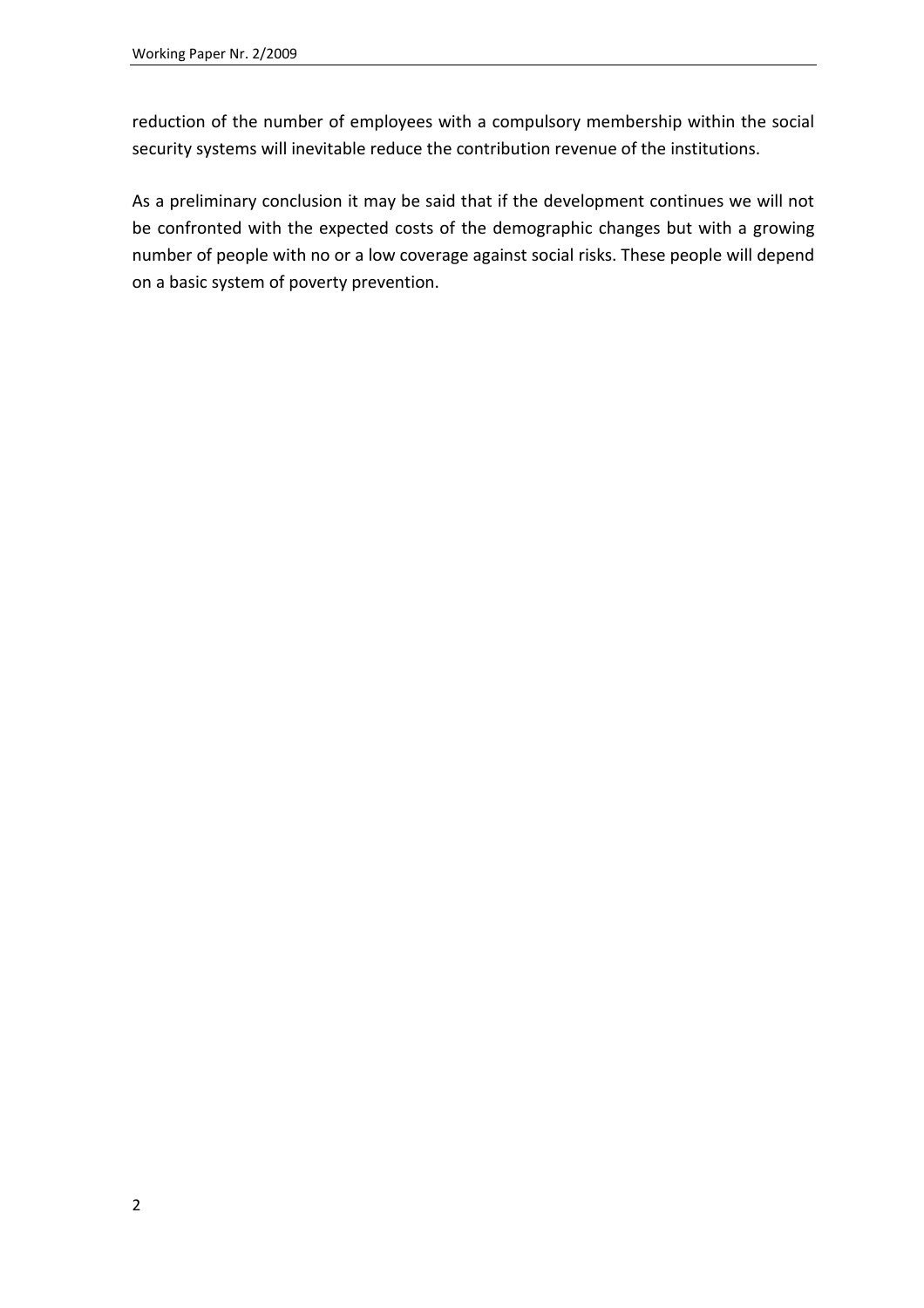# **CONTENTS**

|                | $2^{\circ}$    |  |  |
|----------------|----------------|--|--|
| 3 <sup>1</sup> |                |  |  |
| 4              |                |  |  |
|                |                |  |  |
|                |                |  |  |
|                |                |  |  |
|                |                |  |  |
| 5              |                |  |  |
|                | 6 <sup>1</sup> |  |  |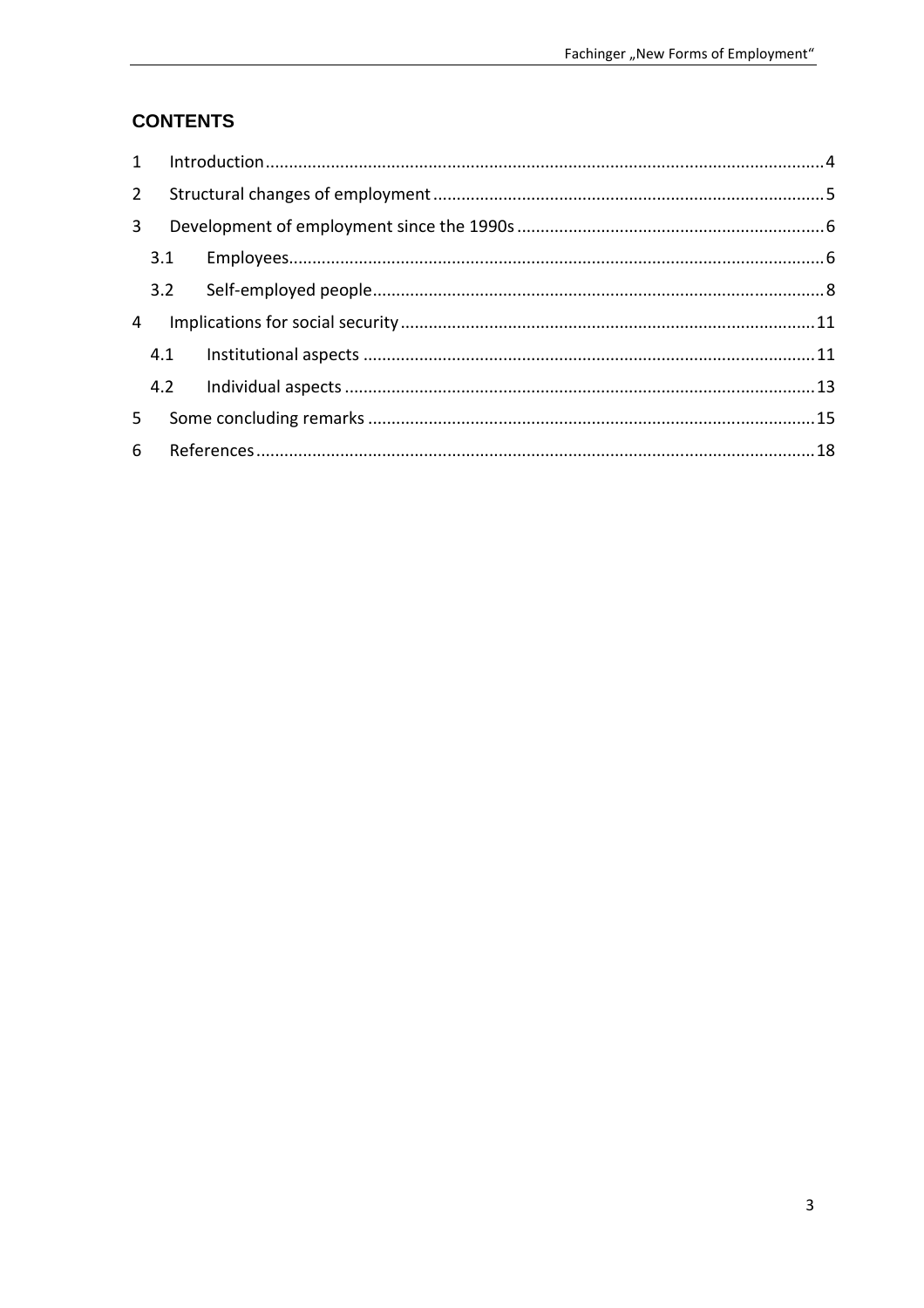# **1 Introduction**

Over the last years many new forms of employment emerged – often seen within the context of the development of the so called new economy. This however is the result of two different processes: 1. the tertiarization of the economy and 2. political decisions. Therefore, the increase in new forms of employment is not a consequence of a law of nature - it is the result of conscious political influence on the economy to reduce state expenditures and wage costs of firms. In addition the demand side of the labour market took advantage of the liberalisation fostering the structural change.

The causes for the numerous measures in economic policy, fiscal policy, social policy, or labour market policy are the alleged or real economic shortfalls. The following aspects belong to these shortcomings

- − Too low economic development,
- − Lack of international competitiveness,
- − Missing innovations,
- − Insufficient modernisation of the economy and
- − Too high unemployment rate

Remarkable social and distributional aspects are virtually missing. This is symptomatic for the agenda of political actors, where distributional effects – with the exception of the catchword "generational equity" – are at least officially ignored. Therefore it is no wonder that many aspects of social security which are strongly connected with the above listed points are not taken into account.

For example if looking at the measures to reduce the unemployment rate, the lack in comprehensive view and the ignorance of the interdependence of the social security systems becomes obvious. Within the scope of reshaping the economy to redress the mentioned shortcomings the new forms of employment did not reduce unemployment or support the increase of employment as expected, but instead existing forms of employment were often substituted. This is especially to be seen in the decrease of employees with compulsory insurance in the social security system and in the increase of selfemployed people<sup>1</sup>. As a result forms of employment have arisen over the last years, which mean special challenges for the social security systems.

<sup>1</sup> See for example Bögenhold and Fachinger, 2007.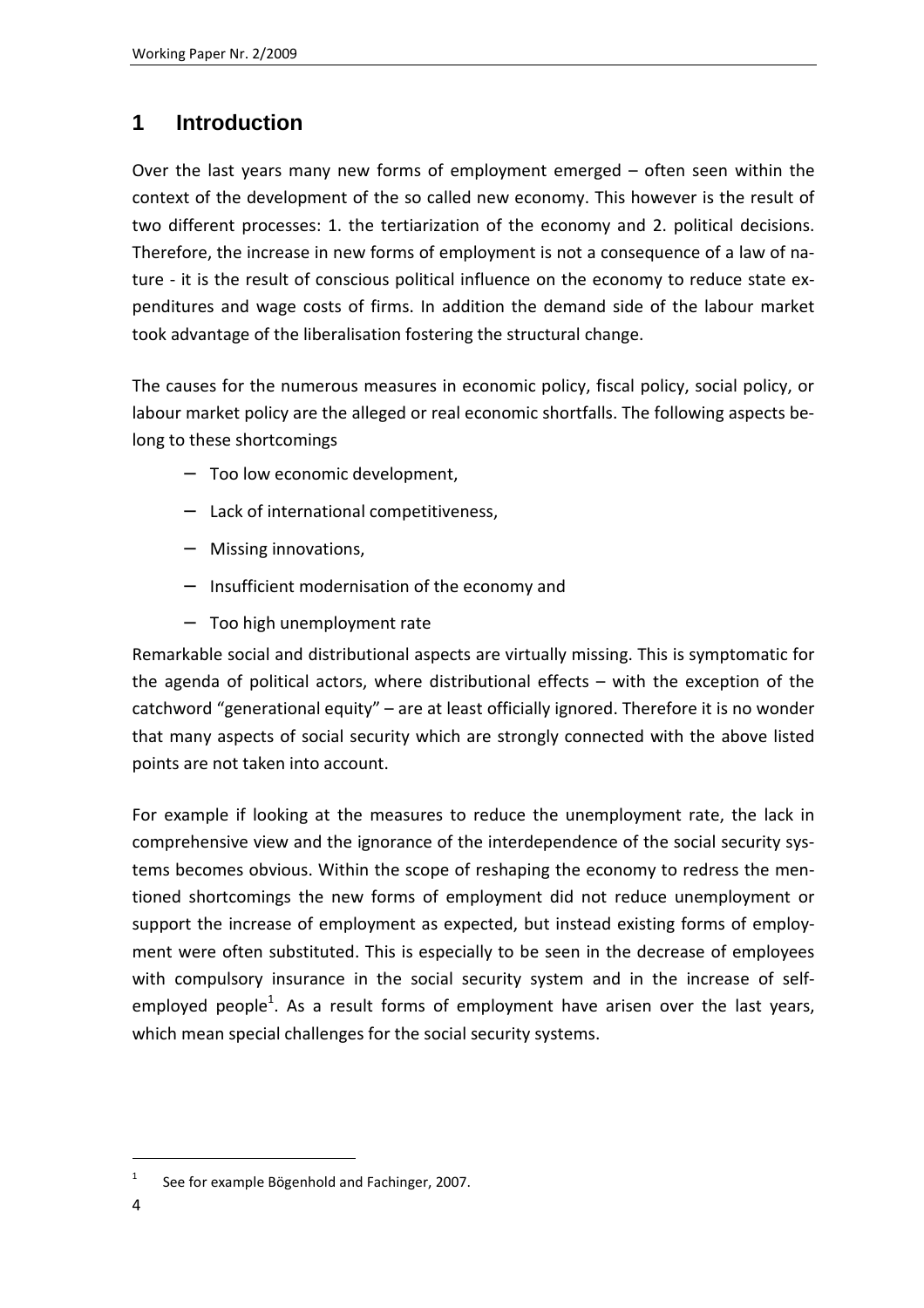# **2 Structural changes of employment**

The change in employment forms and statuses, which in a welfare state supposed to be long since gone, affects dependent workers as well as self-employed people. In the field of dependent employment, the following occupations belong to the new forms: Employees with contracts for work, subcontracted workers, temporary workers, low income jobs, mini-jobs, midi-jobs, low paid jobs, 1 Euro jobs, full time low income jobs, marginal employed people, occupation with partial retirement, capacity oriented working time, job sharing, part-time employees, short term occupations, disguised employment.

These terms are not clearly defined and not differentiated from each other. It is a bundle of more or less appropriate characterizations, which are used within scientific discussions, in laws, and reports, and the contents are partially overlapping. So sometimes the amount of earnings, the working hours, or the legal form of employment are used for differentiation. Regarding this confusion of tongues as an expression of the heterogeneity of employment, a categorization and systematization according to distributional criteria is necessary.

Concerning the increase of self-employment, the terms, which are used in literature, are also heterogeneous. However in principle they refer to three forms of self-employment: self-employed people with and without employees, and employed people, which are additionally self-employed as a secondary activity. As expression for the first category the following terms are coined:

Solo self-employed, sole entrepreneur, one person entrepreneur, firms without employees, one-man start ups (Ich-AG), family start ups (Familien-AG), founder of a new business, freelancers.

The development of those kind of employment stem from effects, which are the consequence of two targets of economic policy. In principle the measures should produce two outcomes:

- 1. Reduction of unemployment and increase of employment respectively through a so called transition to a flexible labour market.
- 2. Promotion of self-employment to support general economic growth, to obtain an increase in welfare, and to survive the international competition on the basis of innovations.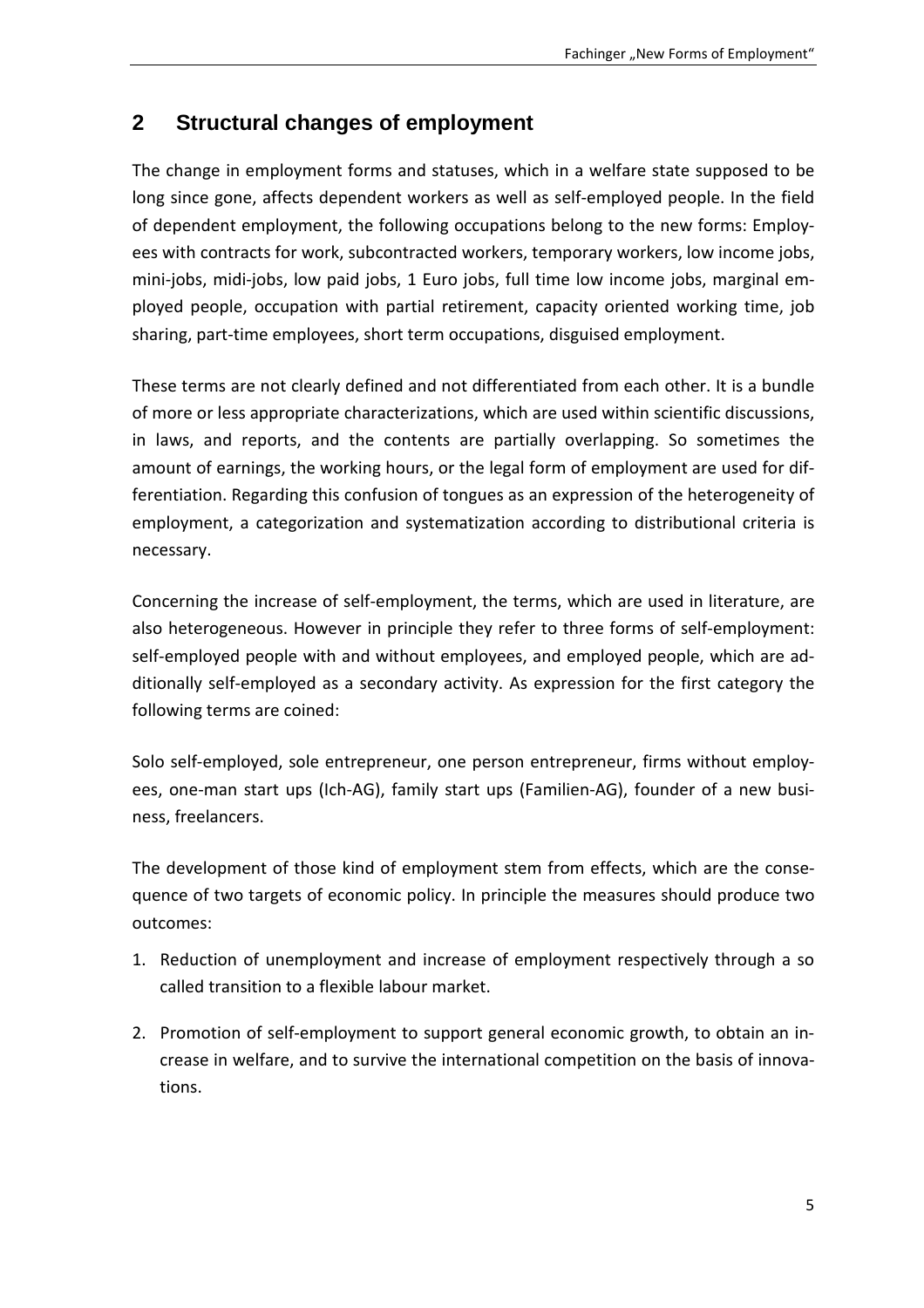# **3 Development of employment since the 1990s**

To get an idea about the amount of labour market changes, some statistics are presented in the following. It will be shown that an ever-increasing circle is carrying out those as new characterized forms of employment.

# *3.1 Employees*

A particularly striking development over the last years occurred for the employees, which are liable for social insurance. Between 1992 and 2006 a reduction in the absolute numbers of about 11 percent took place. Also the quota with respect to all employed people dropped down by approximately 13 percent from 77.1 to 67.4.



#### **Figure 1. Compulsory Insured Employees in Millions**

Source: Bundesagentur für Arbeit, Beschäftigungsstatistik.

The number and share of employed people which are not compulsory liable for social insurance and which are therefore without any direct protection of the social security system mirror imaged the decline. The absolute number increased around 46 percent from 8.7 to 12.8 million. As a result today approximately 32.6 percent of all employed people in Germany are not integrated in the social security system.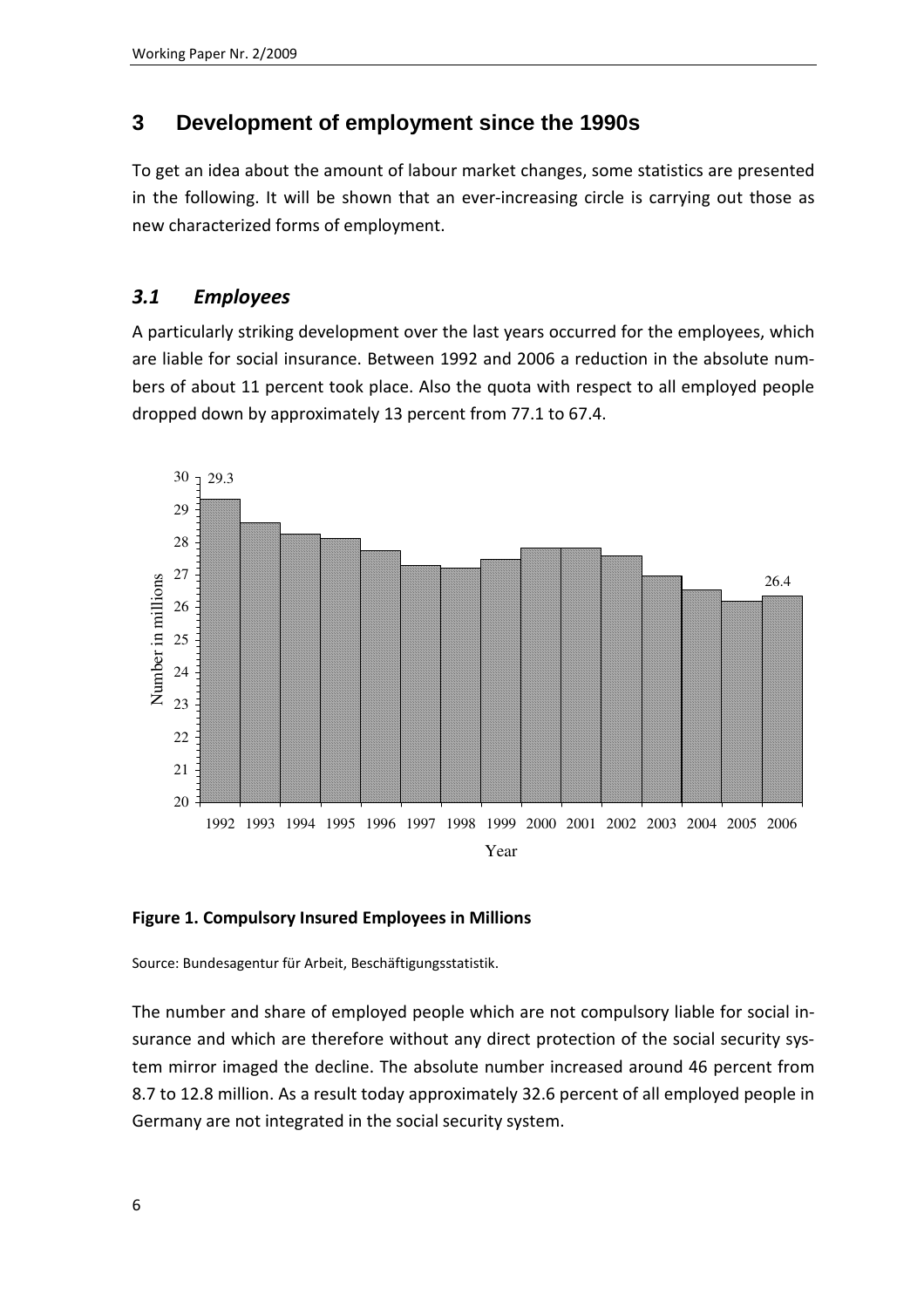

#### **Figure 2. Not Compulsory Insured Employees in Millions**

Source: Bundesagentur für Arbeit, Beschäftigungsstatistik.

Not only is the general coverage by the social security system relevant but also the extent of insurance. This holds true because of the equivalence of transfers for income replacement, if a social risk occurs. So low income e.g. because of part-time work determines low transfers from the statutory pension system (GRV) or from the unemployment insurance. To form a picture of the amount of those people the following figure shows the development since the end of the 1990s.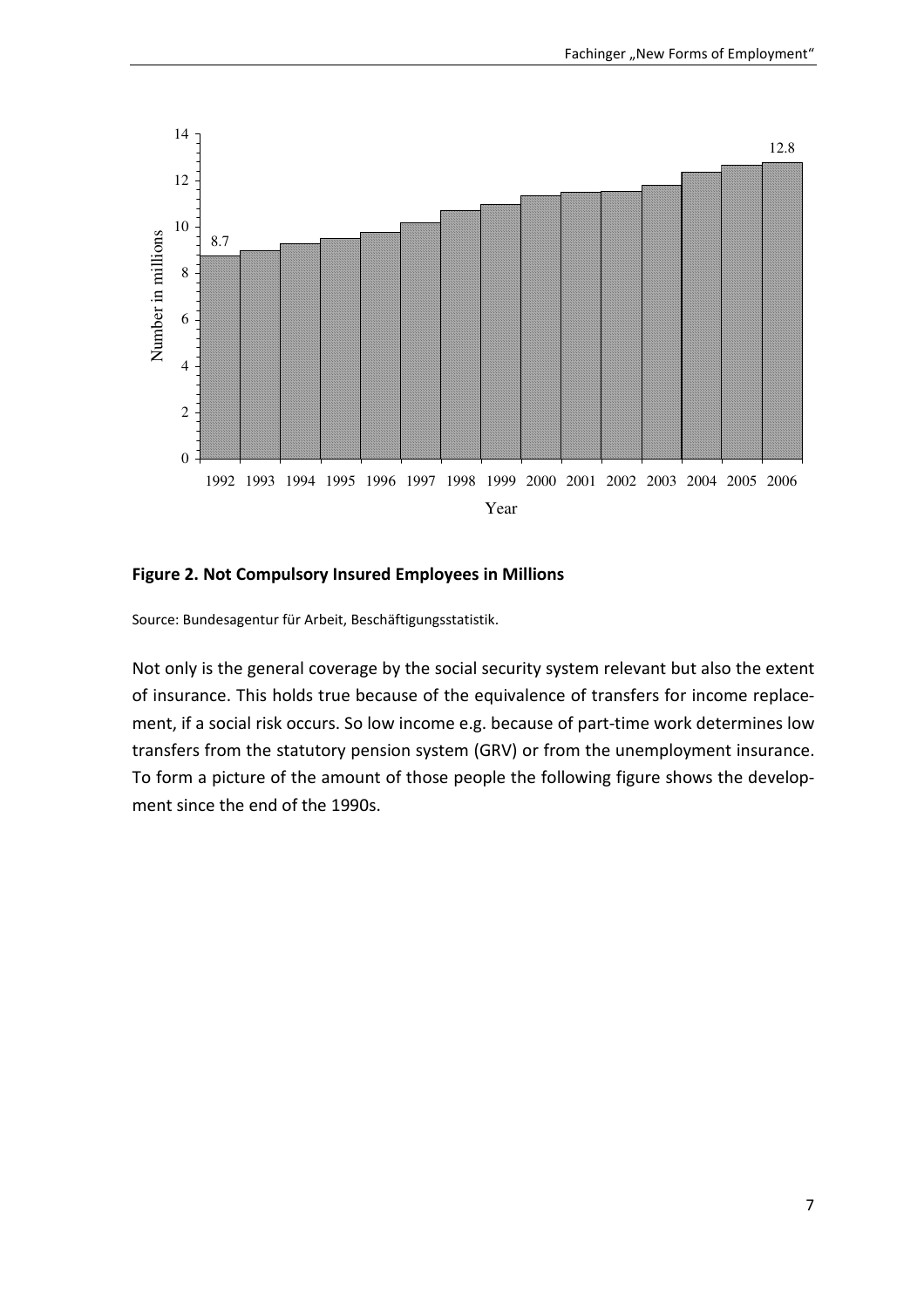

Note: Because of the Zweite Gesetz für moderne Dienstleistungen am Arbeitsmarkt from 23th of December 2002 (BGBl I, S. 4621) the registration system of marginal employed people was changed with effect from 1. April 2003.

#### **Figure 3. Marginal Employed People in Germany in Millions**

Source: Various reports of Deutsche Rentenversicherung Knappschaft–Bahn–See/Minijob-Zentrale.

# *3.2 Self-employed people*

Economic policy representatives gave much hope to the idea of self-employed people solving the above mentioned economic problems. To what extent the specific measures have increased self-employment is difficult to judge. However, over the last 15 years an increase of self-employment in both the absolute number and the quota took place.

This development is accompanied by structural changes within the group of selfemployed. As can be seen in the following figure, the increase since the middle of 1990s is almost solely marked by the self-employed people without employees whereas the share of self-employed with employees remained roughly the same.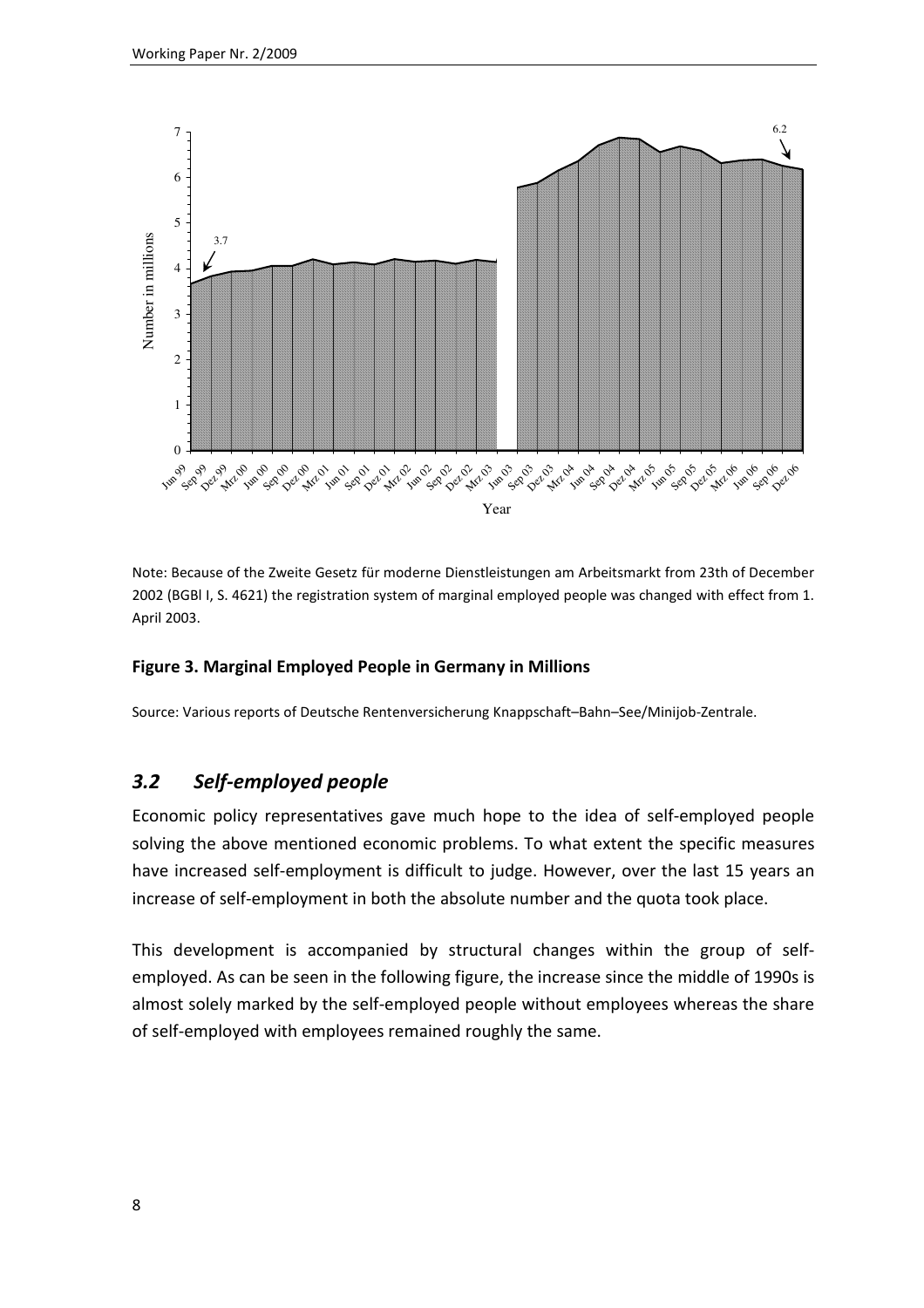

**Figure 4. Self-employed People in Germany in Percent of the Labour Force** 

Source: Own calculations on the basis of the scientific use files of the microcensus of the Federal Statistical Office Germany.

The development was very heterogeneous between and within the economic sectors. Where a reduction took place in the agricultural sector, a noticeable increase occurs especially in the building and the service sector.

Within the scope of the structural changes in employment, new forms of employment took shape regarding the self-employed people in particular. Beside the classical forms of workmen, farmers, journalists, artists, or free professions, meanwhile a great variety of freelancers exists. The majority of freelancers are located within the service sector with an emphasis in the field of consultation, care, I & T, and advertising.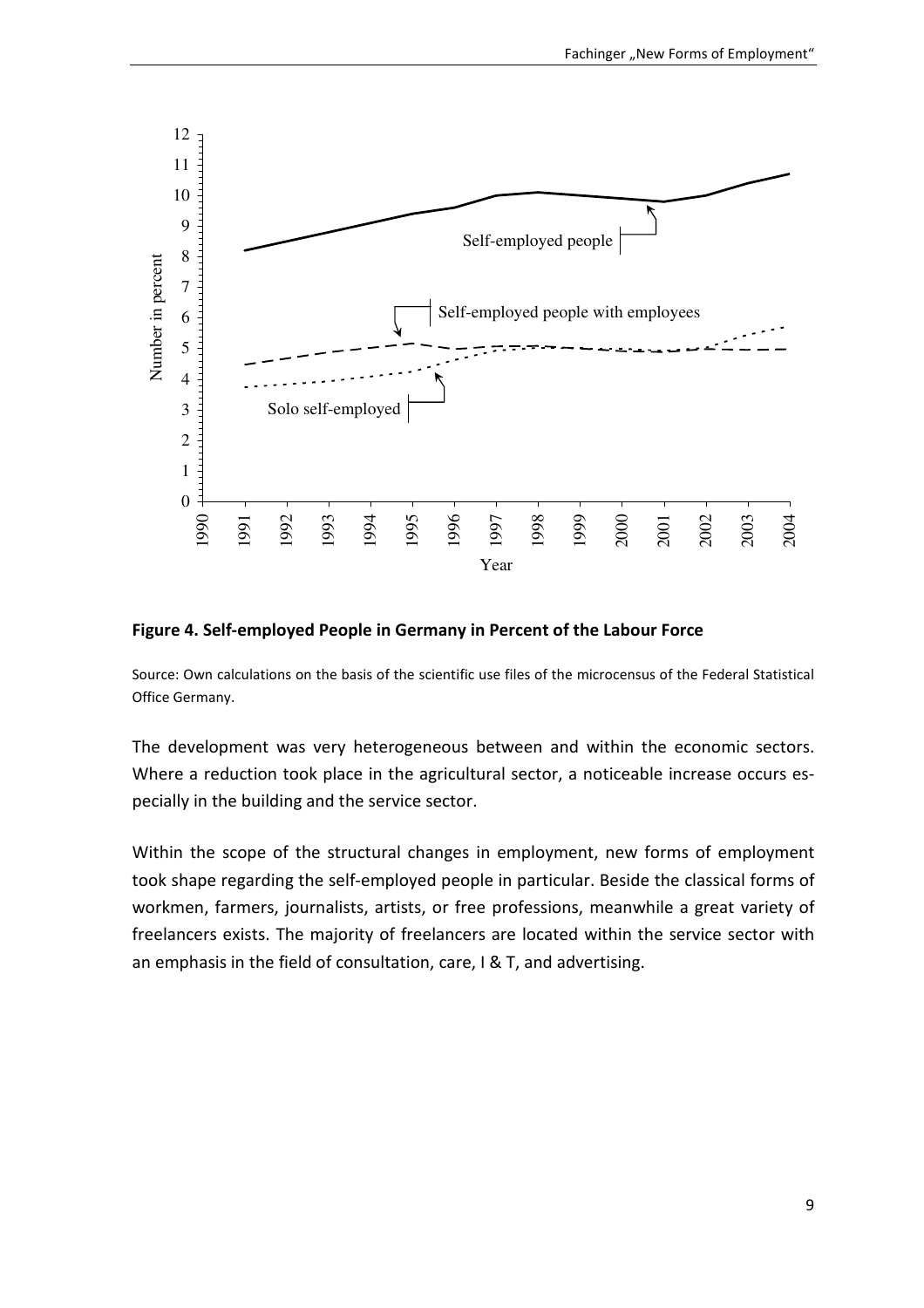

#### **Figure 5. Freelancers in Germany in Thousands**

Source: Own calculations on the basis of the scientific use files of the microcensus of the Federal Statistical Office Germany.

At the beginning of the 1990s the number of freelancers without employees was already three times higher than the one of those with employees. However until 2004 the proportion got even worst. In more than 80 percent of the cases a free profession is carried out by self-employed people without further personnel assistance. As the freelancers form about 20 percent of all self-employed people in Germany, this is one reason for the general increase of self-employed people without employees.

Some essential aspects of the structural changes in employment are characterized by these few but striking information. It should be emphasized once more, that this is not a side issue of the economic development but the dynamic changing structure is of quantitatively considerable importance as the following numbers impressively substantiate:

- − Between 1992 and 2006 an increase of about 4 million employed people without any insurance in the social security system up to 12.8 million took place.
- − 4.5 million people carried out part time work in 2006.
- − 6.3 million people were marginal employed in 2006.
- − Approximately 4 million self-employed people existed of whom around 2/3 were solo self-employed in 2004.

In principle the structural changes in employment are characterised by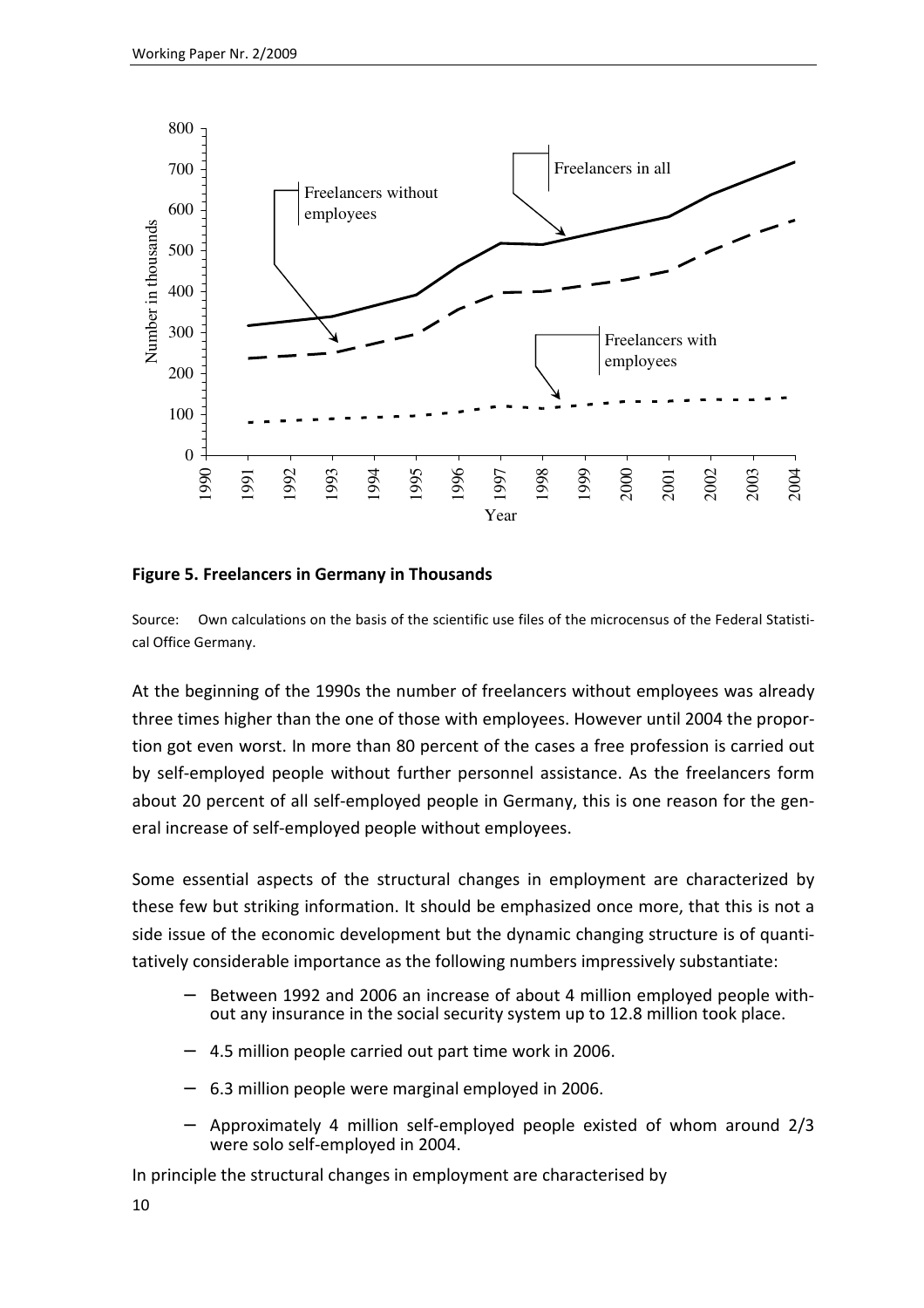- − an increase in people without or with a reduced protection against the material consequences of the occurrence of any social risk (e.g. unemployment, invalidity, illness, or the possibility to save for an adequate pension)
- − an increase in people, who have low income on average.

Over the last couple of years employment statuses increased which are potentially problematic from a social and distributional point of view. However it is not clear how far this will actually be true mainly because there is a lack of information on the household situation these people live in. This is important because labour supply decisions are made in the household context. So it might be the case that a household member already is member of the social security system and therefore additional protection is not necessary – especially in systems which provide transfers in kind.

Even the short characterisation above shows, that the massive reshaping and the structural changes of the employment forms mean a great challenge for the social security systems and define a variform field of research.

# **4 Implications for social security**

The effects of the structural changes of employment comprise the whole social and distributional policy. This requires a comprehensive, all systems overlapping approach of analysis. Without such a view, the interdependence of the social security systems – especially its financial intertwining – can not be taken into account. An isolated analysis of single elements of the system – such as GRV or the insurance against the financial risks of unemployment – would come too short.

To analyse the massive effects on the social security system, which the structural changes cause, a categorization in institutions and households or individuals suggests itself as a first step. From an individual point of view, the new forms of employment often lack elements of insurance against the financial consequences of the incidence of social risks. From an institutional point of view, the financial basis of the social insurance system gets weaker step by step.

## *4.1 Institutional aspects*

The structural changes – reduction of the number of employees and the reduction of the basis of assessment as a result e.g. of part time work, mini-, and midi-jobs – cause lower revenues. The problem especially in a pay-as-you-go (contribution or tax) financed system is the reduction of employment, that not necessarily goes hand in hand with the reduction of transfers. This would only be the case if people leave the social security system or lose their entitlements completely. However this is not always the case and differs be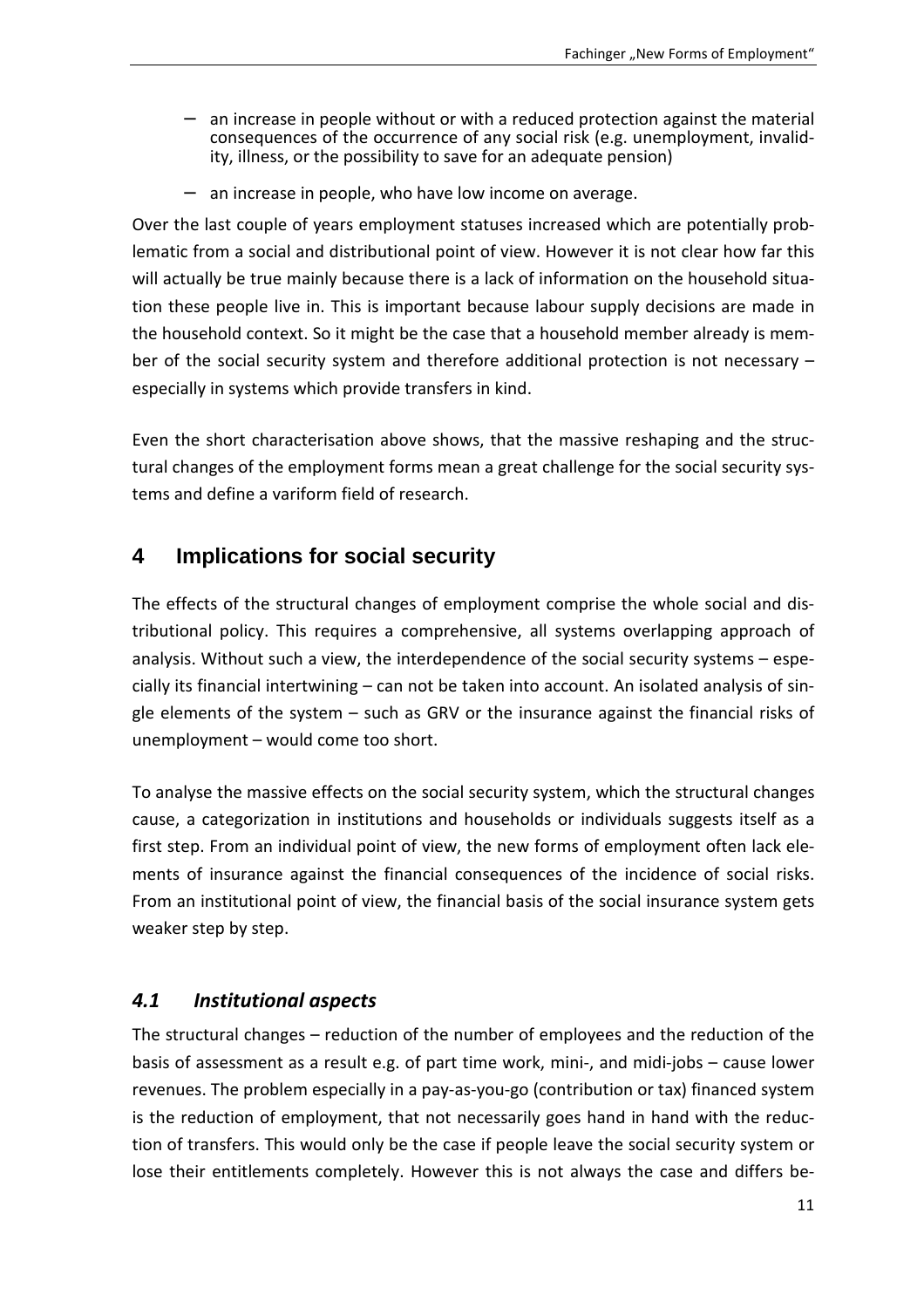tween the social security systems. To analyze the effects it is therefore necessary to differentiate between the systems.

Related to the GRV the changes of employment between 1992 and 2006 from 29.3 to 26.4 million mean a reduction of around 11 percent. As a rule of thump, the change of 100,000 people results in an increase or decrease of revenues of about 500 million Euros. Therefore the reduction of employed people leads to a decrease of about 15 billion Euros in 2006 compared to  $1992^2$ .

To get an idea of the magnitude of the 15 billion Euros it should be emphasized that this is about 9 percent of the total revenues of the GRV in the year 2004<sup>3</sup>. A variation in the contribution rate of 1 percentage point results in around 8.8 billion Euros of more or less revenues. Would the number of employees be held constant over time, the contribution rate of the GRV would be ceteris paribus around 1.7 percentage points lower.

However it has to be kept in mind that the lower numbers of people with coverage in the GRV lead not only to a loss in revenues but those people also are no longer able to accumulate entitlements. Therefore the total expenditures ceteris paribus will be lower in the future.

Compared to the GRV the connection between expenditures and revenues in the unemployment insurance system is more direct. As a voluntary insurance is not possible in the unemployment security system the revenues but also – after a time of transition – the entitlements will decrease.

Such equivalence between benefits and contributions (give and take) as in the GRV or unemployment insurance – which has been undermined with the new legislation since  $2000<sup>4</sup>$  – does not exist in all social security systems, especially if the systems provide transfers in kind instead of transfers in cash. This issue will be addressed exemplary on the basis of the statutory health insurance (GKV).

It has to be considered for the GKV that the insurance coverage may continue even after the end of an employment, as it is possible for example to voluntarily maintain the insurance. The contributions are income related as a rule, but the transfers are independent of the contributions. As far as the income in the new job is lower than that during the previous employment, the revenues of the security system therefore will also be lower with-

<sup>2</sup> It is assumed that the previously compulsory insured people did not choose reinstatement within the GRV.

<sup>3</sup> In the year 2004 the revenues were about 169.4 billion Euros; VDR, 2004: 3.

<sup>4</sup> See e. g. Schmähl (2007b) or Ginn *et al.*, 2007.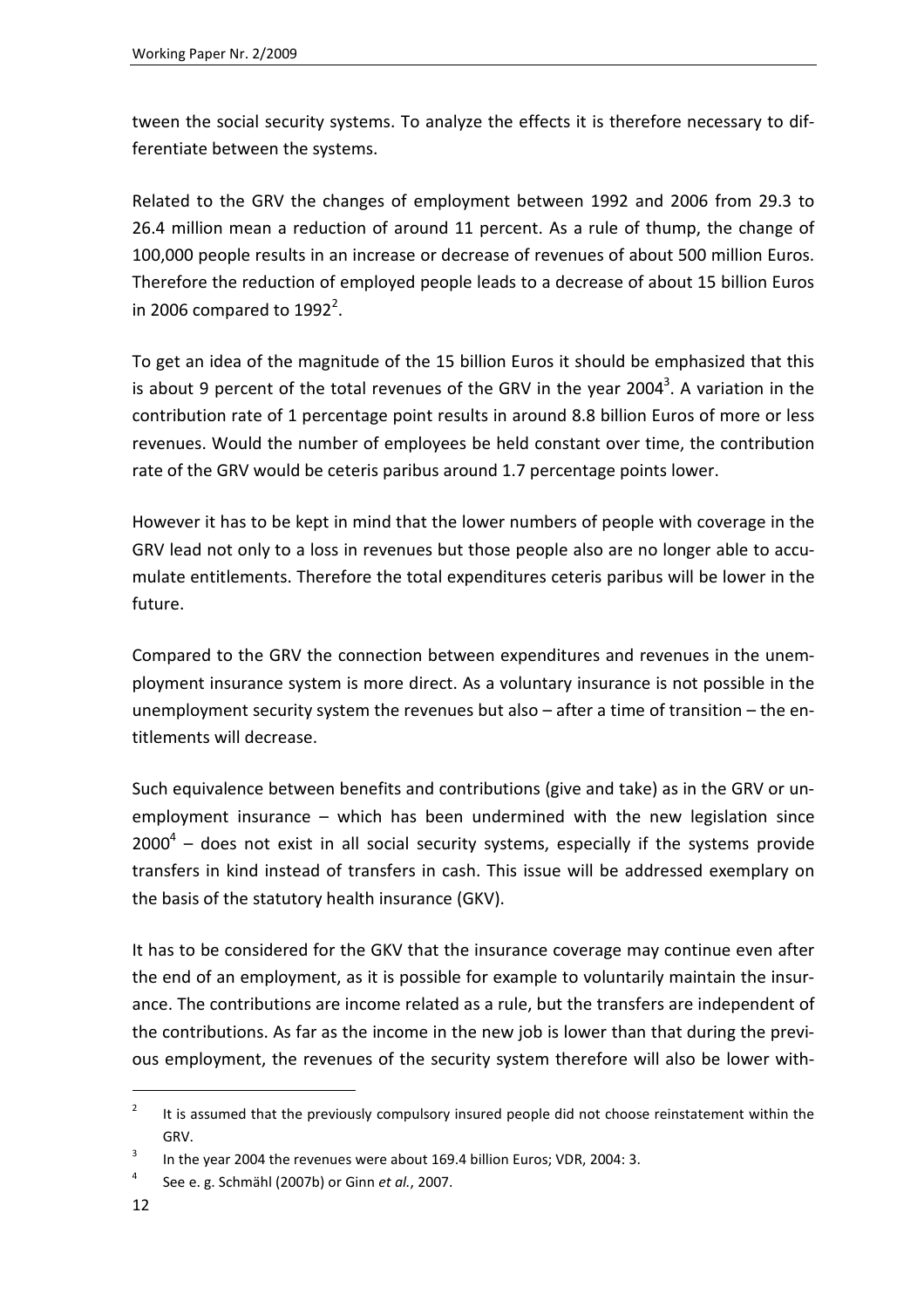out lower transfers in kind. As a result, this leads inevitable to financial problems, which among other things could be solved by reducing the benefit level or by raising the contribution rate.

However not only the reduction of employment or leaving of the social security system yields problems with respect to the financing but also the reduction of the contribution paid by the insured people because of the partly or complete exemption of contribution for special forms of employment – deferred compensation for pension within the scope of occupational pensions is part of that<sup>5</sup>.

Additionally the financial intertwining between the social security systems among each other and to other public budgets is not without its problems<sup>6</sup>. In the past easing the burden of public budget took place at the expense of the social security system<sup>7</sup>. An example is the accompanying budget law of 2006. In this the contributions of recipients of unemployment benefits II were reduced from 75 Euros per month to 40 Euros per month. To compensate the loss in contributions in the GRV the rate of contribution had to be raised for 0.2 percentage points.

Furthermore it has to be considered that if individuals are no longer covered by the social security system the last net of security – the income tested social assistance – is responsible.

Today there exists an institutional intertwining of financing and benefits, which in its actual dimension is unknown. This situation was deliberately caused by the politicians. It enables to use the social security system as "shunting station" and to use them to undercover easing of the burden of the national budget. Up to now the multiple cohesions of the effects were seldom topics of social and distributional analysis.

## *4.2 Individual aspects*

From a social political view the new forms of employment are a problem, if the people are not at all or only marginal insured against the material consequences of the occurrence of social risks. The taking up of self-employment following an education or the change of employment can lead to the loss of security against social risks.

<sup>5</sup> See e.g. Schmähl, 2007a.

<sup>6</sup> See for an in-depth study of the German system Henke and Schmähl, 2001.

<sup>7</sup> A striking example is the introduction of the long term care insurance in 1995/1996 and since 1989 a large part of the financial burden on the so-called re-unification has to be carried by the social insurance system or rather by the employees who are paying the social security contributions.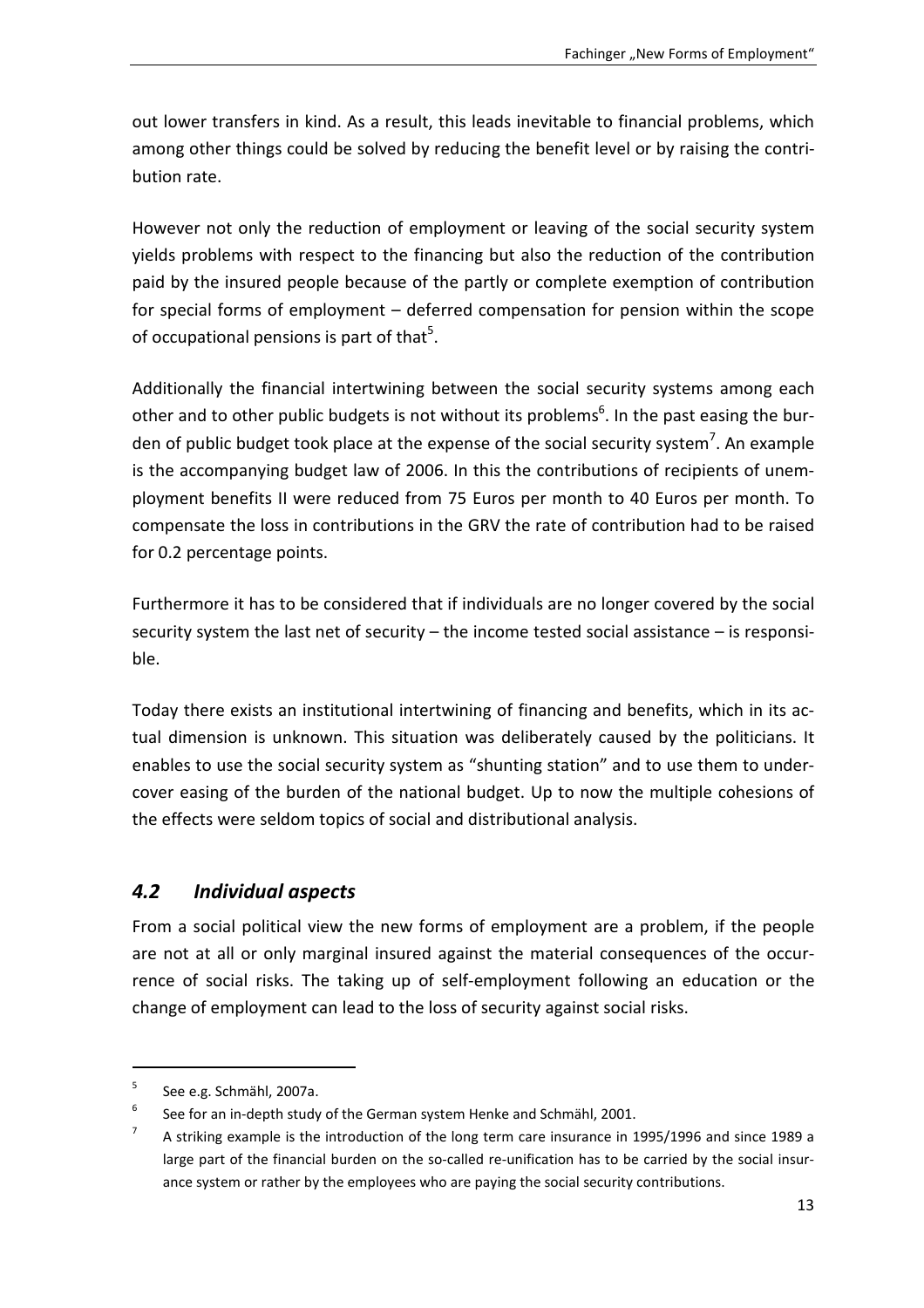This can be exemplified with the statutory pension insurance GRV. If people leave the GRV they are not only longer able to achieve further entitlements for a pension but they also lose entitlements in the case of invalidity or benefits for rehabilitation.

Hereby loopholes in the social protection arise, which can not be filled by a private insurance. Reasons for that are

- 1. the non-existence of an insurance like against unemployment or a drop in orders,
- 2. risk selection by the private insurer
- 3. with increasing age of entry the contributions are also increased, i. e. the older a person, the higher the contribution.

The financing of private insurance is carried out by so called premiums, which has to be paid by each person<sup>8</sup> and is independent of the economic situation and of the secured income. That implies that the relative income burden is regressive and that it is the more, the lower the income is. The following figure shows the problem exemplified by the GRV.



#### **Figure 6. Burden of Different Contributions**

Source: Own calculations.

<sup>8</sup> In private insurance, there exists no free family membership.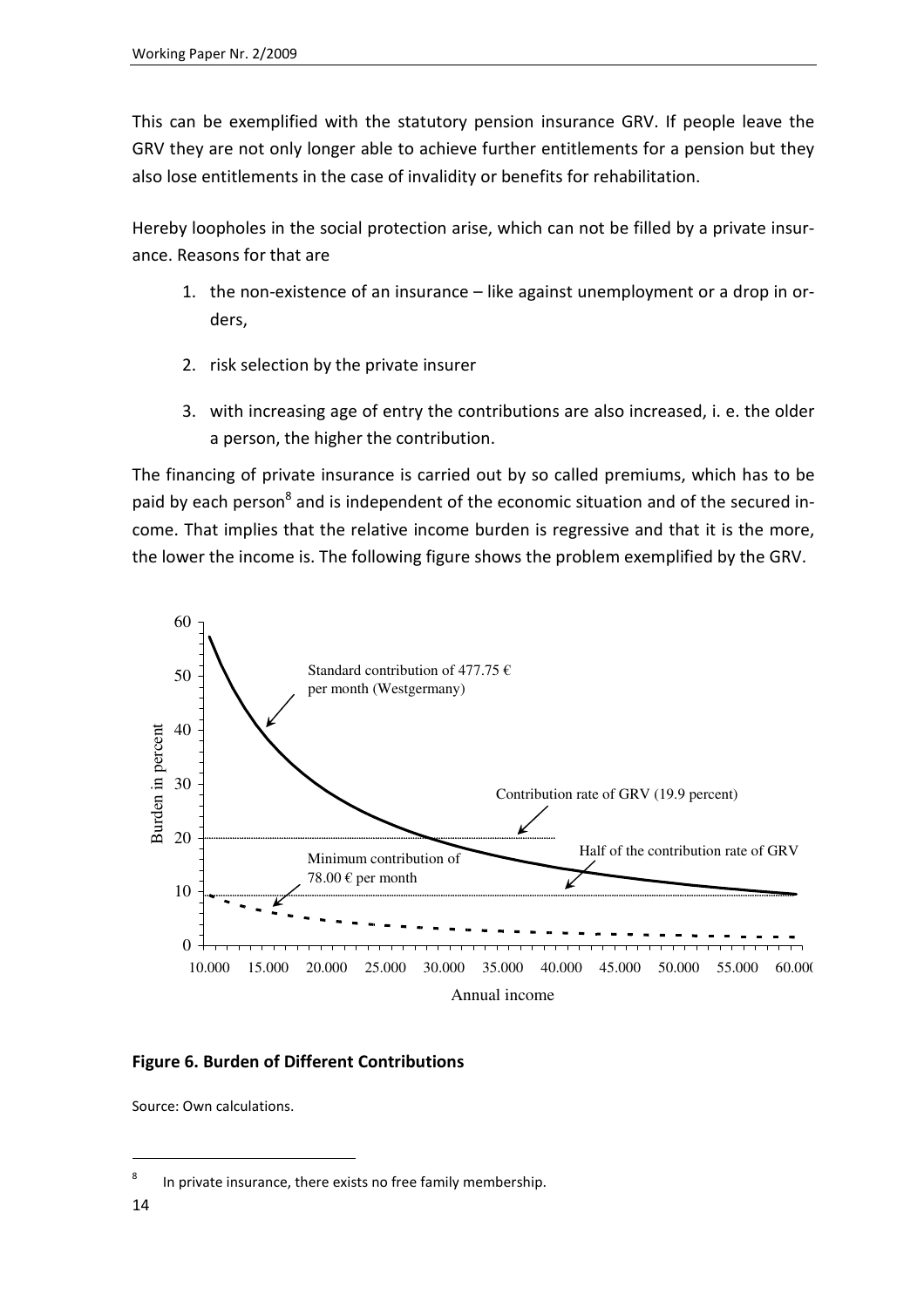The minimum contribution of 78 Euro comes to a monthly pension of 4.27 Euro. After 45 years of payment of contributions the monthly pension is about 192 Euro and therefore much lower than the level of the means-tested social assistance<sup>9</sup>. Even if the person pays contribution of halve of the so-called standard contribution (Regelbeitrag) of about 239 Euro per month, the monthly pension will be lower than 600 Euro after 45 years of payment.

This illustrates a further problem: From an individual point of view it does not make sense to pay contributions if the potential entitlements are lower than the level of social assistance. It is to be assumed that with a low level of financial security or with low equivalence between contributions and benefits the resistance against contributions will be relatively high and a protection will be purposefully avoided. This behaviour is boosted by the discussion about social security and the conversion of the welfare state towards a basic system with means tested benefits<sup>10</sup>.

Therefore this is not only about people, who are not covered by the measures of the system, but explicitly about people, which are not able to meet the legal obligation. The conversion of the social security system with respect to disguised employment has clearly shown that a legal obligation is by no means sufficient, to identify all employees. Numerous self employed people, which are liable to insurance according to article 2 of the social code VI, did not satisfy laws and regulations – the same is true for artists and journalists $^{11}$ .

Basically problems of social security arise from

- − lack of willingness to save and
- − lack of ability to save for financial security.

Whereas the low incomes of the new forms of employment affect the ability to save, the willingness to save is spoiled by the way of the discussion about the social security system and by the mass media propagating one nightmare scenario after another with public appeal. Public opinion polls meanwhile indicate a considerable loss of confidence in the social security system.

# **5 Some concluding remarks**

On one hand the structural changes are the result of the tertiarization of the economy and of the developing service oriented society. However on the other hand, the process

 $\overline{9}$ Which is 345 Euro per month; article 20 of the Social Code II.

<sup>10</sup> See e.g. Ginn *et al.*, 2007.

<sup>11</sup> See Fachinger *et al.*, 2004.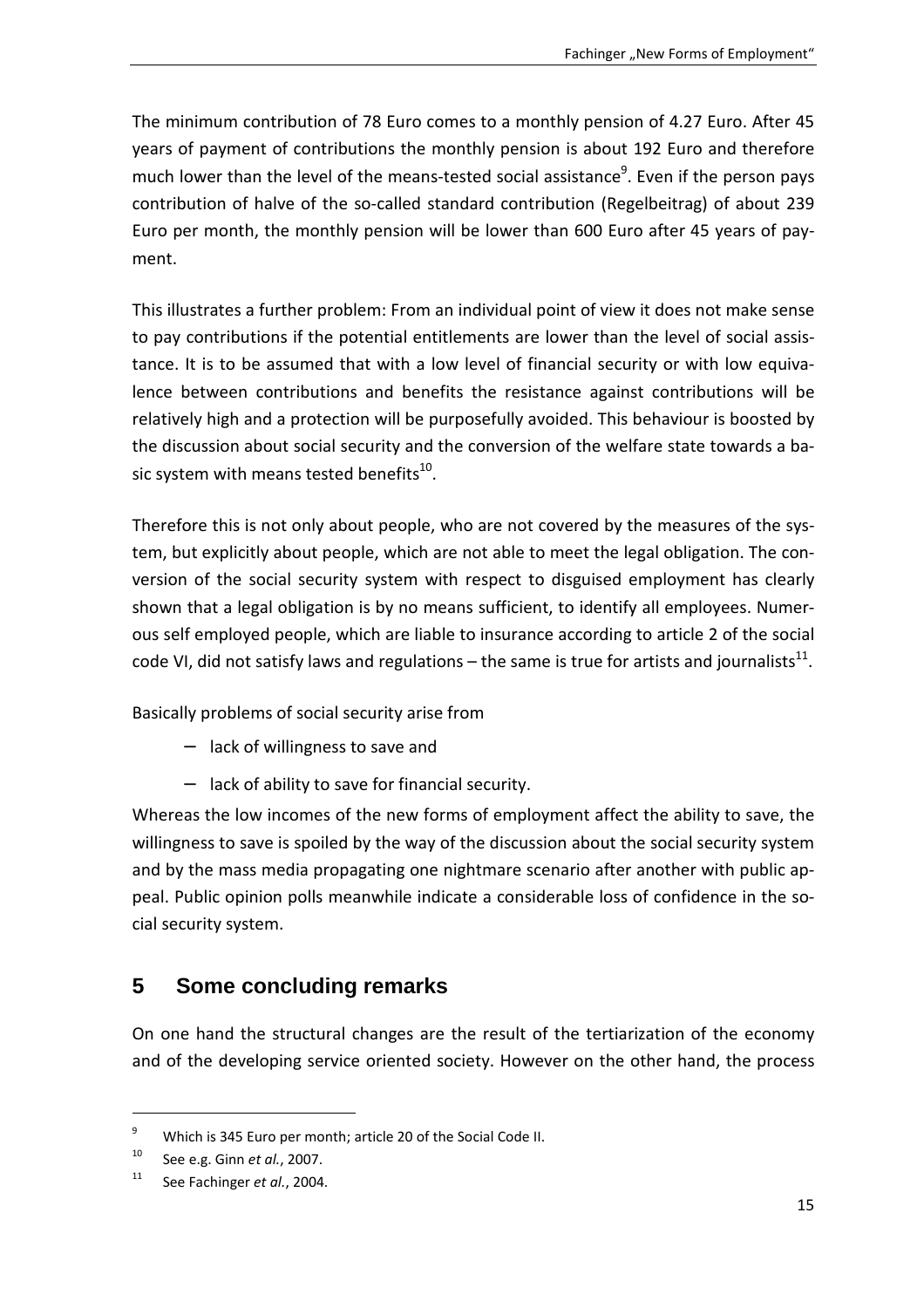was caused by extensive economic, fiscal, labour market and social policy measures to promote the general economic development, to reduce the unemployment rate, and to an early adaptation of the demographic change. Furthermore, the measures serve to reduce the public expenditure and to provide firms with low cost employees. This was supported by the argument of the alleged overpriced non-wage labour costs<sup>12</sup> and the demand for maintenance respectively restoration of the international competitiveness.

Among all this, the social-political consequences were more or less disregarded. Once more it is a policy, which neglects the interdependence of the systems – the fiscal and social security system are among those – and where the distributional effects are not taken into account. An isolated consideration normally will lead to unintended effects of the measures at the risk of thwarting the expected results at least partially<sup>13</sup>. Within the scope of reshaping the economy the new forms of employment did not reduce unemployment or support the increase of employment as expected, but instead existing forms of employment were often substituted.

The reduction of the non-wage labour costs and of the public expenditures in principle took place by passing on the financial burden of protection against the occurrence of social risks to private households – and for those it results in an additional increase of the burden. Within the derivation of the positive economic effects it was assumed that private households would not substitute or shift the burden, but  $-$  if anything  $-$  compensation was supposed $^{14}$ .

If the structural changes continue any further we will not be confronted with the expected costs of the demographic changes but by a growing number of people with no or a

j

 $12$  In the public discussion only the absolute and percentual burden of employers was taken into account and other factors such as the productivity of the employees were totally disregarded.

<sup>&</sup>lt;sup>13</sup> Over the last decades this policy was characteristic for the GRV, which was extremely reduced viewed only as a pure individualistic old age security system – neglecting all the other social risks, which are also covered by the GRV, e.g. rehabilitation, invalidity, provision for dependants.

<sup>&</sup>lt;sup>14</sup> A noteworthy example is the assumption that private households will voluntarily save 4 percent of their gross earnings to compensate for the reduction of the proficiency level of the GRV up to the year 2020. The possibility of substitution or passing on the burden was barely discussed. However it is a mystery why households should react with higher savings to hold their alleged benefit level constant at the beginning of the retirement phase. Only the overall replacement rate – calculated as the relation of the average of the last earnings and the average of the first pension – was taken into account. The adjustment of pensions during the retirement phase was totally neglected. Before the pension reforms since 2000 the pre-calculated contribution rate of 22 percent in 2020 would have been paid by the employers and employees one half each. In contrast now the calculated burden in the year 2020 will be 11 percent for employers and employees and additional 4 percent for the private households. Therefore, an easing of the burden of employers of around 8.3 percent and an increase for private households of 25 percent will take place; see for further considerations Schmähl, 2004.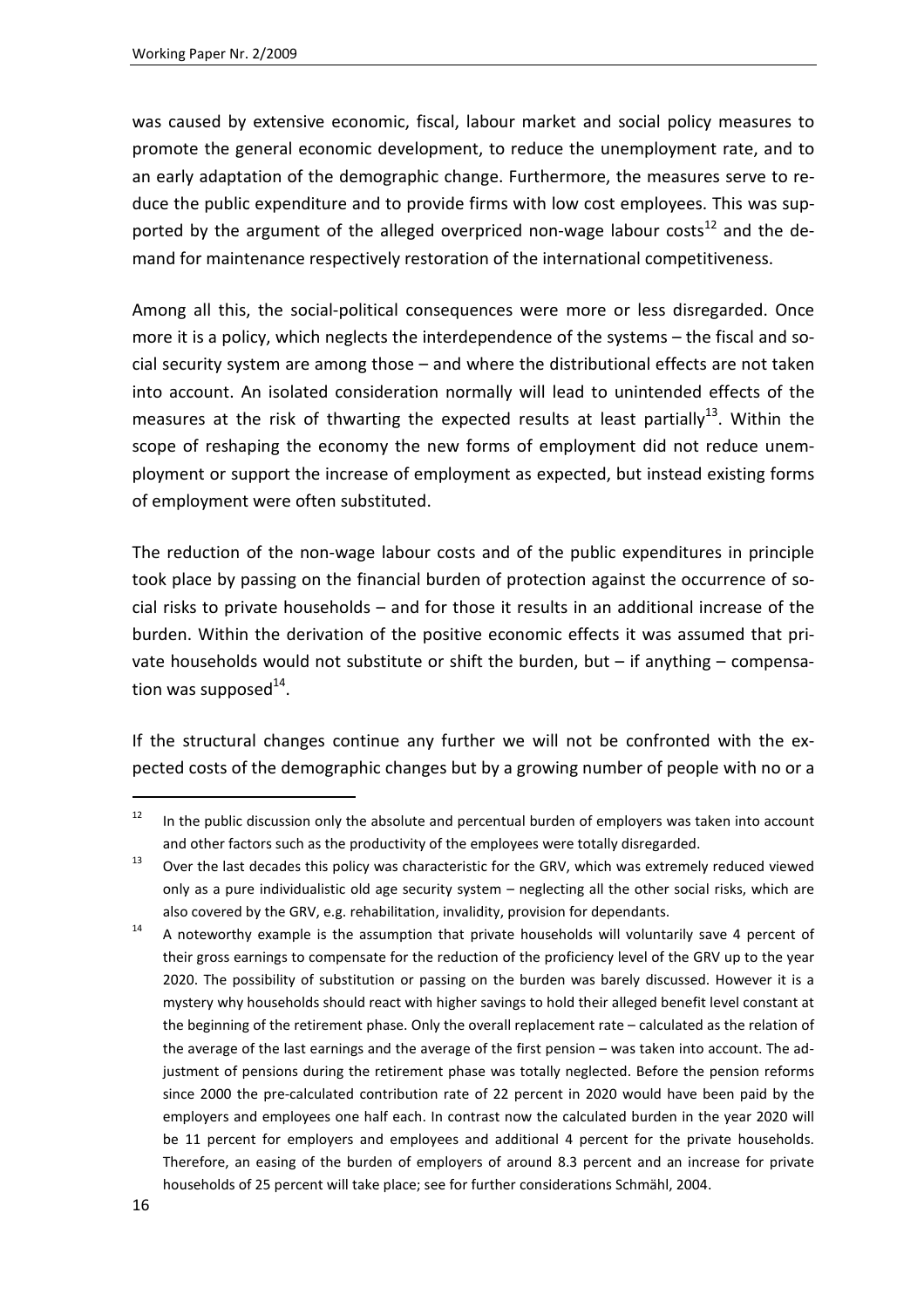low coverage against social risks, which was intentionally forced by political measures. These people depend on a basic system to prevent a live underneath the poverty line.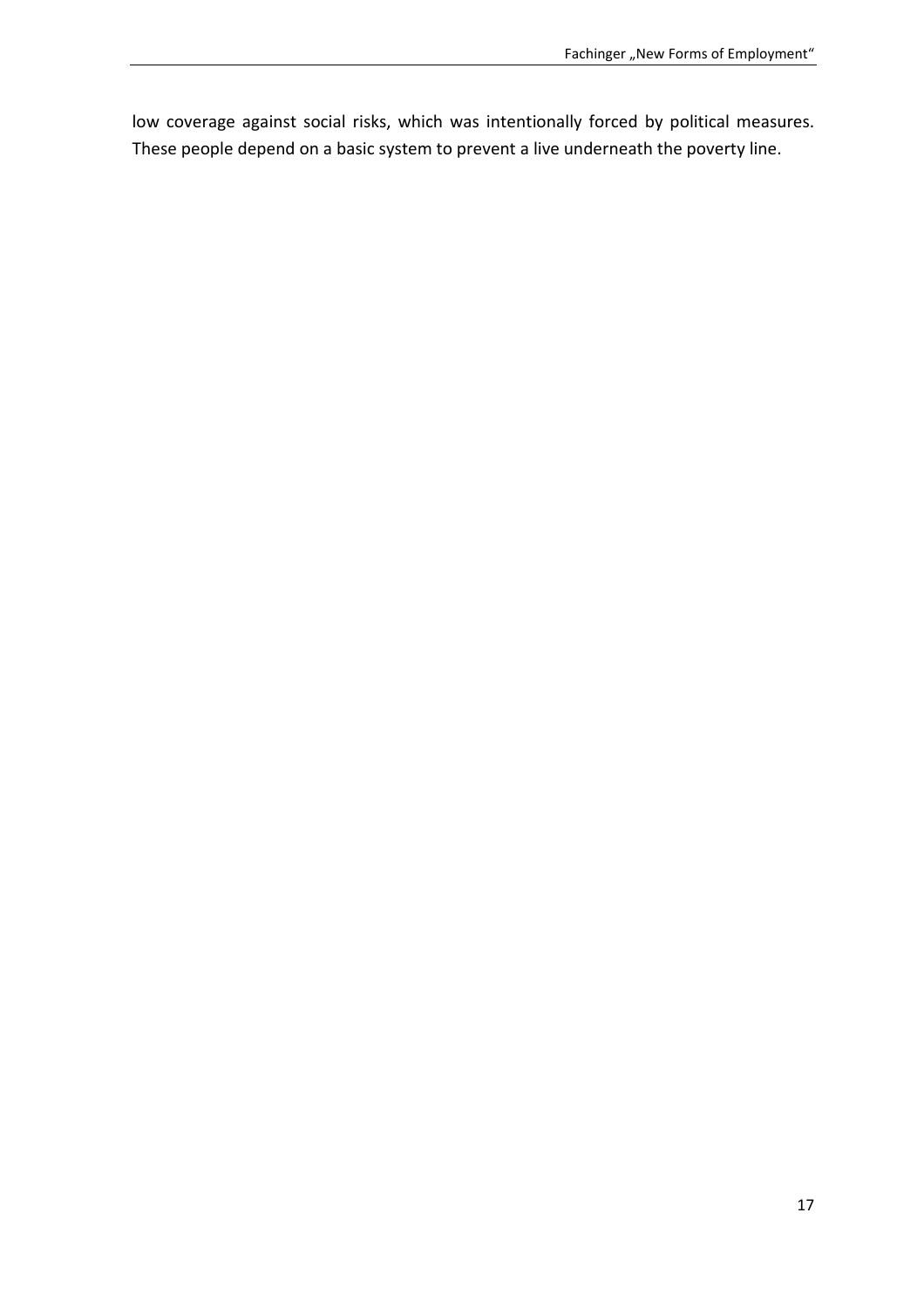# **6 References**

- Bögenhold, D. and U. Fachinger, "Micro-Firms and Margins of Entrepreneurship: Restructuring of the Labour Market," *The International Journal of Entrepreneurship and Innovation,* 8: 4, 281-292, 2007.
- Fachinger, U., A. Oelschläger, and W. Schmähl, *Die Alterssicherung von Selbständigen Bestandsaufnahme und Reformoptionen*. Beiträge zur Sozial- und Verteilungspolitik 2, Lit Verlag, Münster, Germany, 2004.
- Fachinger, U., H. Rothgang, and H. Viebrok, "Die Konzeption sozialer Sicherung: Ein Überblick," in U. Fachinger, H. Rothgang and H. Viebrok (eds), *Die Konzeption sozialer Sicherung*. Festschrift für Prof. Dr. Winfried Schmähl zum 60. Geburtstag*,* Nomos, Baden-Baden, Germany, 2002.
- Gawel, E., "Die Wirkungen des Pflege-Versicherungsgesetzes auf die institutionelle Verteilung," in U. Fachinger and H. Rothgang (eds), *Die Wirkungen des Pflege-Versicherungsgesetzes*. Sozialpolitische Schriften, 68, Berlin: Duncker & Humblot, 1995.
- Ginn, J., U. Fachinger, and W. Schmähl, "Pension reform and the socioeconomic status of older people in Britain and Germany," in G. Naegele and A. Walker (eds), *Ageing and Social Policy for Seniors in Germany and the United Kingdom – A Comparative Overview of Policy Approaches and Research Perspectives*. Palgrave Macmillan, Basingstoke, 2007.
- Henke, K.-D. and W. Schmähl (eds), *Finanzierungsverflechtung in der sozialen Sicherung. Analyse der Finanzierungsströme- und -strukturen*, Nomos, Baden-Baden, Germany, 2001.
- Jacobs, K., "Zur Kohärenz von gesetzlicher Pflegeversicherung und anderen Zweigen der Sozialversicherung," in U. Fachinger and H. Rothgang (eds), *Die Wirkungen des Pflege-Versicherungsgesetzes*. Sozialpolitische Schriften, 68, Duncker & Humblot, Berlin, Germany, 1995.
- Prinz, A., "Die Finanzierung der Sozialhilfe im Finanzverbund zwischen Bund, Länder und Gemeinden," *Finanzarchiv N.F.* 41: 431-451, 1983.
- Schmähl, W., "Wem nutzt die Rentenreform? Offene und versteckte Verteilungseffekte des Umstiegs zu mehr privater Altersvorsorge," *Die Angestelltenversicherung* 50: 7, 349-363, 2003.
- Schmähl, W., *Aufgabenadäquate Finanzierung der Sozialversicherung durch Beiträge und Steuern – Begründungen und Wirkungen eines Abbaus der "Fehlfinanzierung" in Deutschland*, ZeS – Working Paper 5/2006. Centre for Social Policy Research, Bremen, Germany, 2006.